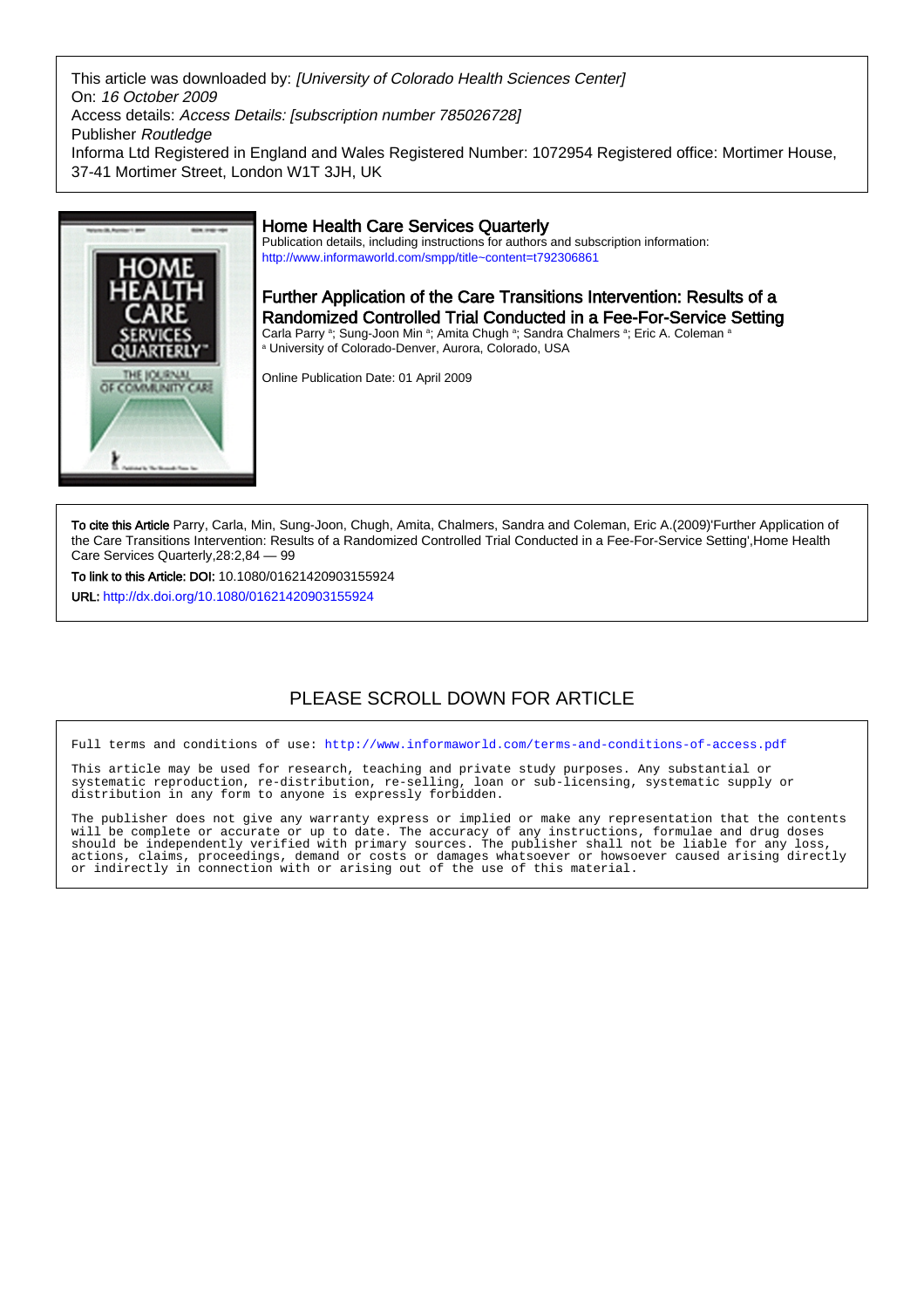

# WHHC 0162-1424 1545-0856Home Health Care Services Quarterly, Vol. 28, No. 2-3, Sep 2009: pp. 0–0 Quarterly **Further Application of the Care Transitions Intervention: Results of a Randomized Controlled Trial Conducted in a Fee-For-Service Setting**

CARLA PARRY, PhD, MSW, SUNG-JOON MIN, PhD, AMITA CHUGH, BS, SANDRA CHALMERS, MPH, and ERIC A. COLEMAN, MD, MPH *University of Colorado–Denver, Aurora, Colorado, USA*

*The study objective was to test whether a self-care model for transitional care that has been demonstrated to improve outcomes in Medicare Advantage populations—The Care Transitions Intervention—could also improve outcomes in a Medicare fee-for-service population. Intervention patients were less likely to be readmitted to a hospital in general and for the same condition that prompted their index hospitalization at 30, 90, and 180 days versus control patients. Coaching chronically ill older patients and their caregivers to ensure that their needs are met during care transitions may reduce the rate of subsequent rehospitalization in a Medicare feefor-service population.*

*KEYWORDS care coordination, care fragmentation, care transitions*

This project was made possible through the generous support of the John A. Hartford Foundation of New York (http://www.jhartfound.org/). The John A. Hartford Foundation did not influence the study design, data collection, analysis, interpretation of data, writing of this manuscript, or the decision to submit the manuscript for publication.

Address correspondence to Eric A. Coleman, University of Colorado–Denver, Division of Health Care Policy and Research, 13611 East Colfax Ave., Suite 100, Aurora, CO 80045, USA. E-mail: Eric.Coleman@ucdenver.edu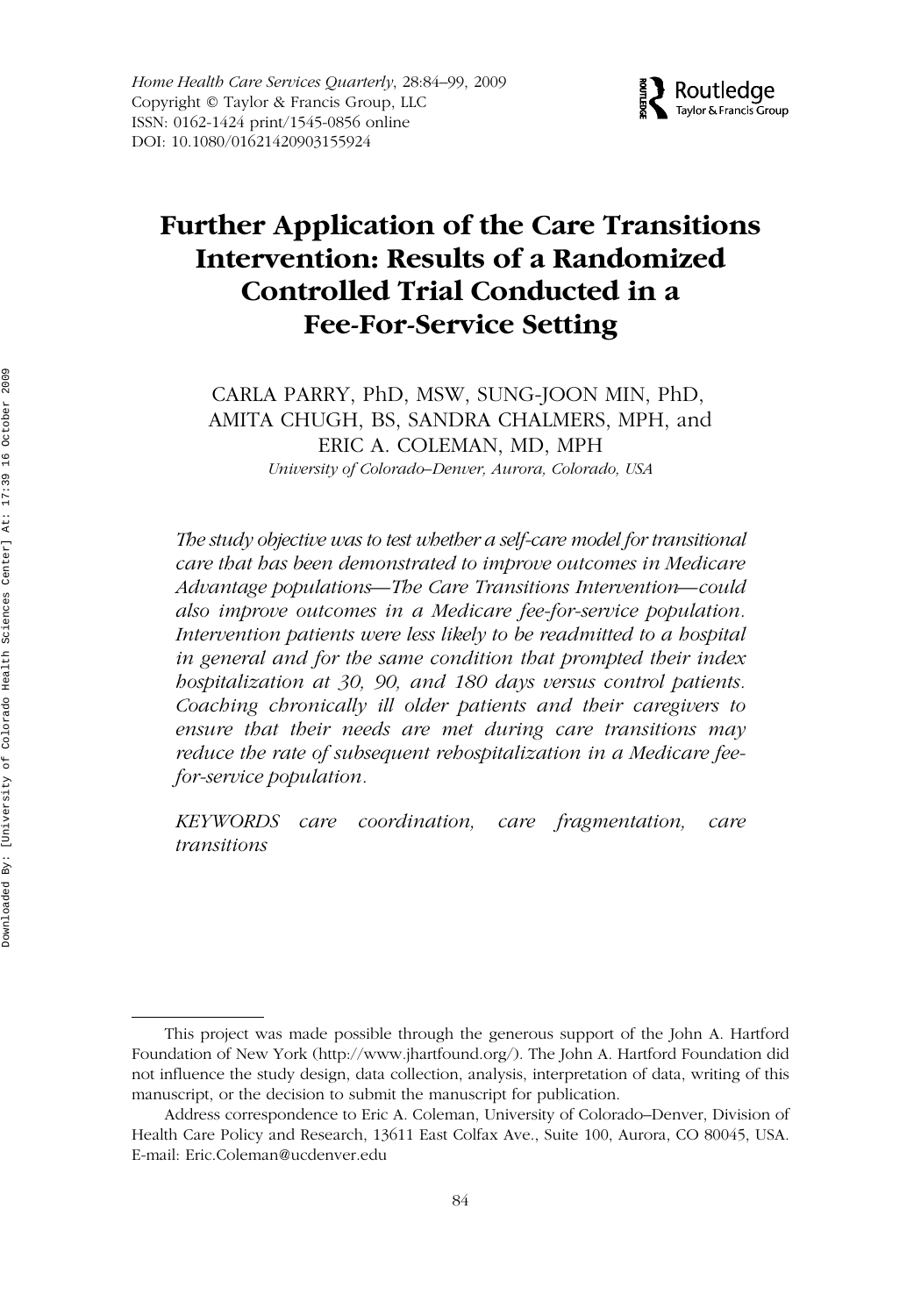## BACKGROUND

Care transitions or "handoffs" represent a particularly vulnerable time during the course of a patient's care episode. Patient safety and quality of care are often compromised as a result of inadequate transfer of critical information, multiple prescribers functioning independently from one another, lack of timely follow-up care, and undefined professional accountability (Beers, Sliwkowski, & Brooks, 1992; Coleman & Berenson, 2004; Coleman, Fox, & on behalf of the HMO Care Management Workgroup, 2004; Coleman, Smith, Raha, & Min, 2005; Cornish et al., 2005; Forster, Murff, Peterson, Gandhi, & Bates, 2003; Moore, Wisnevesky, Williams, & McGinn, 2003; van Walraven, Mamdani, Fang, & Austin, 2004; van Walraven, Seth, Austin, & Laupacis, 2002). Patients and family caregivers consistently report inadequate support and unmet needs during care transitions. They are often unprepared for their self-management role in the next care setting, receive conflicting advice regarding chronic illness management, are often unable to reach an appropriate health care practitioner who has access to their care plan when questions arise, and have minimal input into their care plan (Coleman, 2003; Coleman et al., 2002; Grimmer, Moss, & Gill, 2000; Harrison & Verhoef, 2002; Levine, 1998; vom Eigen, Walker, Edgman-Levitan, Cleary, & Delbanco, 1999; Weaver, Perloff, & Waters, 1998). As a result of inadequate support and guidance offered by the health delivery system, patients and family caregivers are often faced with the task of assuming a substantial role in performing their care coordination activities. While transforming our health delivery system to be more patient centered and less fragmented represents an important long-range solution, there is an immediate need to provide patients and family caregivers with skills, confidence, and tools to assert a more active role in their care.

In a prior published article, the study team reported on the results of a randomized controlled trial of such a self-care empowerment model, the Care Transitions Intervention, in a Medicare Advantage population. Patients and their caregivers who were encouraged to assert a more active role in their care through specific tools and support from a nurse Transition Coach were significantly less likely to experience rehospitalization, a finding that was sustained for at least 6 months (Coleman, Parry, Chalmers, & Min, 2006). This intervention has been widely adopted in leading health care organizations in the United States and Canada.

The randomized controlled trial reported herein was explicitly designed to address whether the intervention could be successfully implemented and reduce rates of rehospitalization in a patient population supported under fee-for-service Medicare, the predominant financing structure serving older adults in the United States. In general, fee-for-service Medicare can be characterized as being less integrated and therefore more fragmented, having less alignment of financial incentives to control costs, and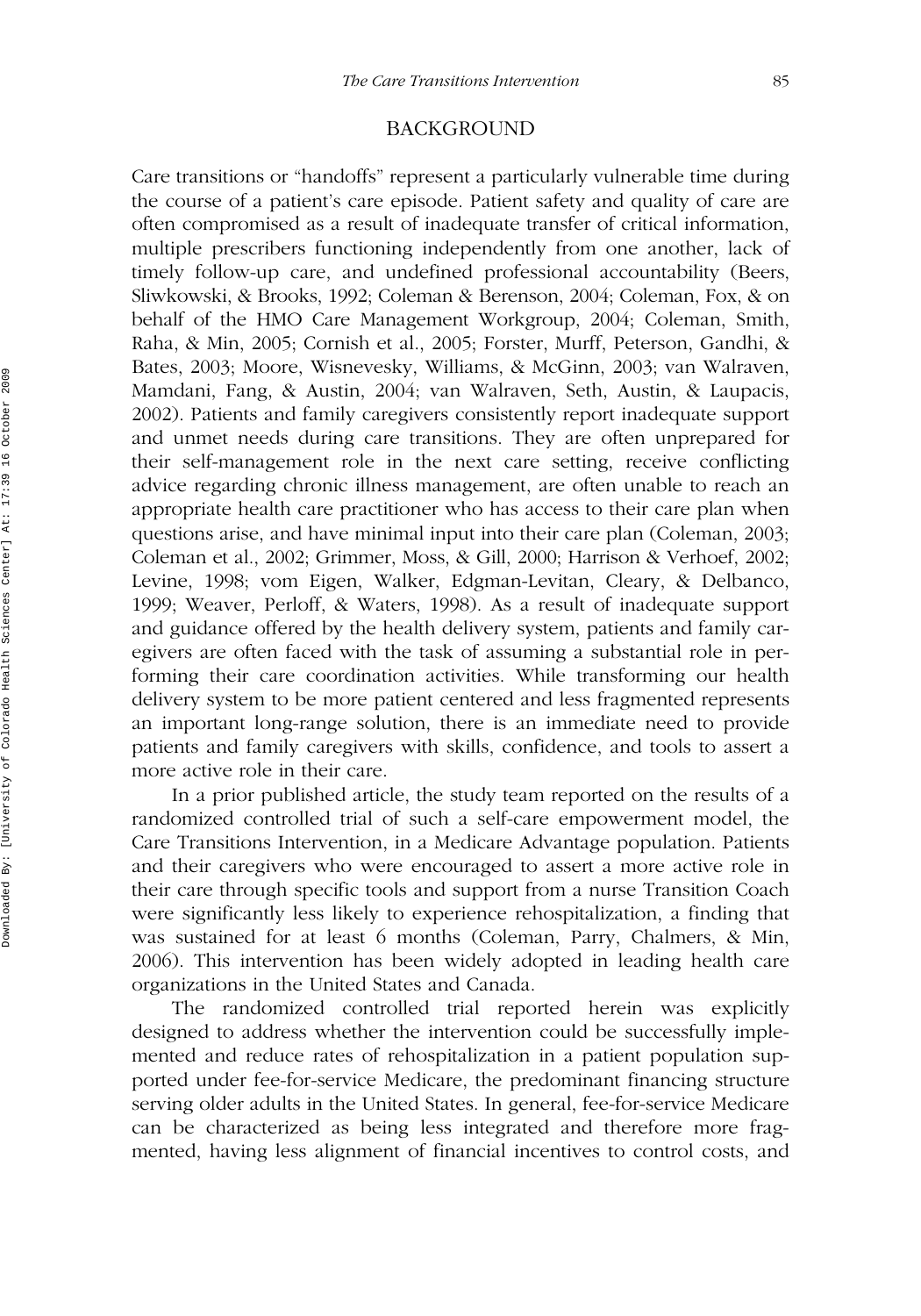having fewer mechanisms to coordinate care through case management when compared to Medicare Advantage plans. Because of these contrasting features, there may potentially be even more value to a model designed to ensure greater coordination of care across settings. As the ultimate goal is wide dissemination of the Care Transitions Intervention model, this trial was also conducted to assure greater generalizability of the findings to a broader audience.

#### **METHODS**

#### Study Setting and Dates

The intervention was conducted in collaboration with a not-for-profit senior care clinic that cares for over 5,500 patients age 65 years and older in Colorado. When patients require acute care, they are predominantly hospitalized in two community-based hospitals that are operated by the same parent company. These hospitals rely on a hospital-based physician model (i.e., hospitalists) to care for patients. Older patients who require post-hospital subacute services primarily receive care in one of six skilled nursing facilities located in the vicinity of the two hospitals or from one of four distinct home health care agencies. Study participants randomized to the control received usual care that consisted of standard discharge planning offered by the hospital. Control subjects did not receive post-hospital outreach such as follow-up phone calls. The study began September 1, 2002, and concluded August 31, 2003. The institutional review board and Health Insurance Portability and Accountability Act (HIPAA) authorities of the participating health care system, contract hospital, and the University of Colorado Health Sciences Center approved the study protocol.

#### Participants and Inclusion Criteria

To be eligible for this study, patients from the participating delivery system had to (a) be age 65 years and older, (b) be admitted to the participating delivery system's contract hospital during the study period to a nonpsychiatric ward of the hospital, (c) be community-dwelling (i.e., not from a long-term care facility), (d) reside within a predefined geographic radius of the hospital (thereby making a home visit feasible), (e) have a working telephone, (f) be English-speaking, (g) show no documentation of dementia in the medical record, (h) have no plans to enter hospice, (i) not be participating in another research protocol, and (j) have documented in their medical record at least one of 11 diagnoses, including stroke, congestive heart failure, coronary artery disease, cardiac arrhythmias, chronic obstructive pulmonary disease, diabetes, spinal stenosis, hip fracture, peripheral vascular disease, deep venous thrombosis, or pulmonary embolism. The rationale for selecting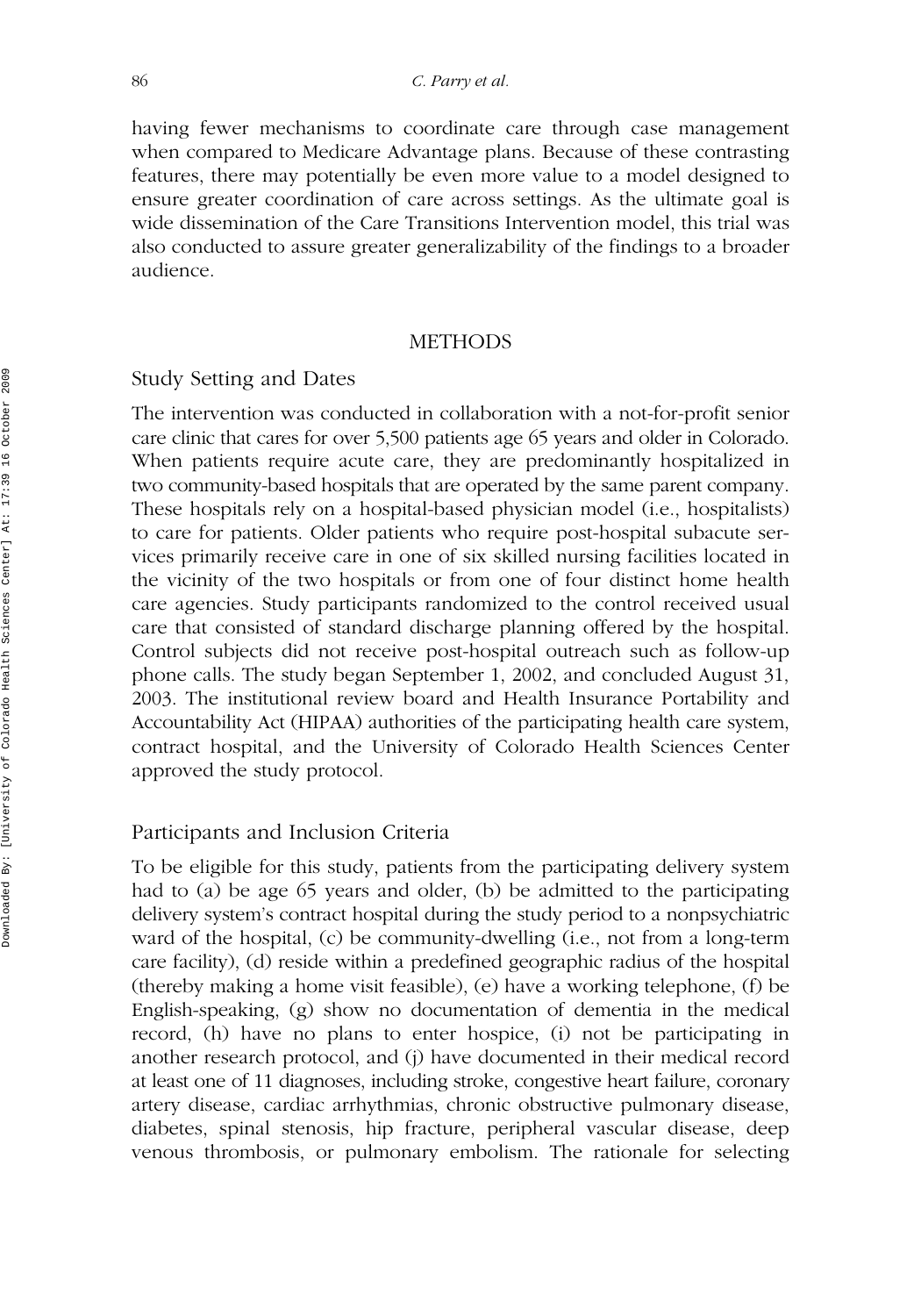these conditions was based on either the high likelihood that patients would require a stay in a post-hospital skilled nursing facility or home health care services (and thus experience additional care transitions) or because of the need for intensive anticoagulation management (Gage B, 1999).

Trained study nurses identified eligible patients at the time of hospital admission and approached them to obtain informed consent. At this time, they also administered a four-item cognitive screening test that included the patient's current age, today's date, the name of the facility, and the patient's telephone number. Patients who answered less than three questions correctly could still participate in the study if they could identify an able and willing proxy. The study nurses used a random number generator to produce a random allocation sequence. Blinding of participants was not possible during the study protocol.

# Essential Features of the Care Transitions Intervention

The Care Transitions Intervention was designed to address potential threats to quality and safety during care transitions by providing patients and their caregivers with tools and support to encourage them to more actively participate in their care transitions. The Care Transitions Intervention promotes self-management of chronic conditions via a coaching model aimed at helping patients understand how to get their needs met and how to more effectively communicate during health care interactions. The essential features of the intervention are described herein and are summarized in Table 1. The Care Transitions Intervention is in the public domain. A more comprehensive description of the intervention, the tools, and a training DVD and manual are available free of charge on the Internet (http://www.caretransitions.org) and in prior publications (Coleman et al., 2004; Parry, Coleman, Smith, Frank, & Kramer, 2003).

The intervention was built on four pillars or conceptual domains that were derived from patient and caregiver feedback obtained from earlier qualitative studies regarding those factors that would be most valuable to them during care transitions (Coleman, et al., 2002). The four pillars include (a) a reliable medication self-management system, (b) a patient-centered record owned and maintained by the patient to facilitate cross-site information transfer, (c) timely follow-up with primary or specialty care, and (d) an unambiguous list of "red flags" indicative of a worsening condition and instructions on how to respond to them. The four pillars were operationalized through two mechanisms designed to encourage older patients and their caregivers to assert a more active role during care transitions as well as to foster care coordination and continuity across settings: (a) a Personal Health Record (PHR) and (b) a series of visits and phone calls with a Transition Coach.

The PHR is a patient-centered document that consists of the core data elements needed to facilitate continuity of the care plan across settings. In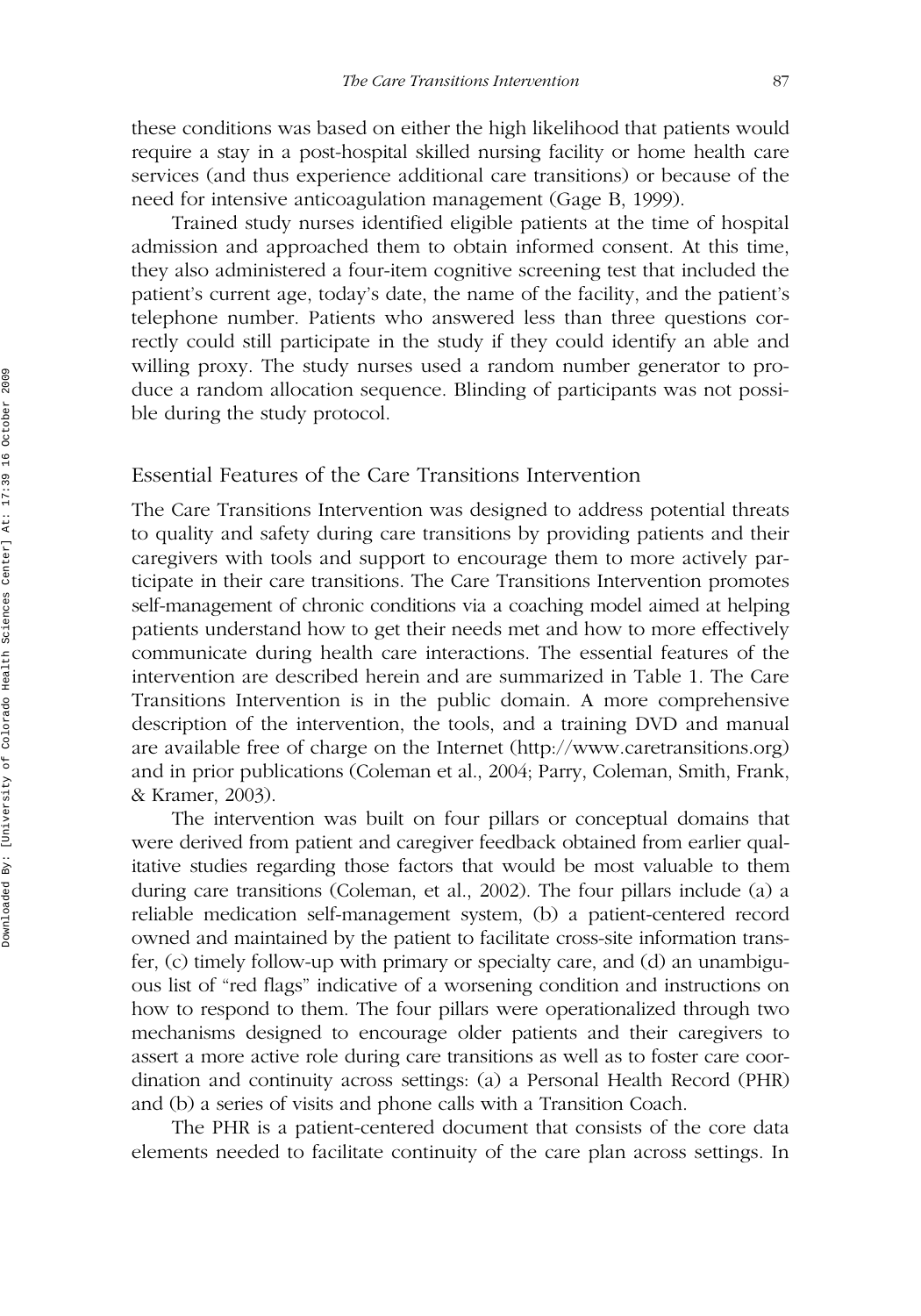|                          |                                                                                                                                                                                           | Four pillars                                                                                                                                                                                             |                                                                                                                                                                                                                 |                                                                                                     |
|--------------------------|-------------------------------------------------------------------------------------------------------------------------------------------------------------------------------------------|----------------------------------------------------------------------------------------------------------------------------------------------------------------------------------------------------------|-----------------------------------------------------------------------------------------------------------------------------------------------------------------------------------------------------------------|-----------------------------------------------------------------------------------------------------|
| intervention<br>Stage of | Medication self-management                                                                                                                                                                | Patient-centered record                                                                                                                                                                                  | Follow-up                                                                                                                                                                                                       | Red flags                                                                                           |
| Goal                     | Patient is knowledgeable<br>about medications and<br>management system.<br>has a medication                                                                                               | across providers and settings. The<br>Patient understands and utilizes a<br>Personal Health Record (PHR) to<br>ensure continuity of care plan<br>facilitate communication and<br>patient manages the PHR | completes follow-up visit<br>provider/specialist and is<br>prepared to be an active<br>Patient schedules and<br>participant in these<br>with primary care<br>interactions.                                      | Patient is knowledgeable<br>condition is worsening<br>about indications that<br>and how to respond. |
| Hospital visit           | knowing medications and<br>having a system in place<br>to ensure adherence to<br>Discuss importance of<br>the regimen.                                                                    | · Explain PHR.                                                                                                                                                                                           | Recommend primary care<br>provider follow-up visit.                                                                                                                                                             | Discuss symptoms and<br>drug reactions.                                                             |
| Home visit               | Model for patient steps to<br>professional<br>Identify and correct any<br>post-hospitalization<br>Reconcile pre- and<br>ists.<br>discrepancies<br>medication 1<br>take to seek<br>advice. | share the PHR with primary care<br>Encourage patient to update and<br>provider/or specialist at follow-<br>Review discharge instructions.<br>Review and update PHR<br>up visits.                         | hospitalization information.<br>questions for primary care<br>Emphasize importance of<br>care provider with recent<br>need to provide primary<br>the follow-up visit and<br>Practice and role-play<br>provider. | Discuss symptoms and<br>Assess condition.<br>side effects of<br>medications.                        |
| Follow-upcalls           | • Answer any remaining<br>medication questions.                                                                                                                                           | Remind patient to share PHR with<br>primary care provider/specialist.<br>primary care provider/specialist.<br>Discuss outcome of visit with                                                              | Provide advocacy in getting<br>earlier appointment, if<br>necessary                                                                                                                                             | primary care provider<br>• Reinforce when/if<br>should be called.                                   |

TABLE 1 Care Transitions Intervention Activities by Pillar and Stage of Intervention **TABLE 1** Care Transitions Intervention Activities by Pillar and Stage of Intervention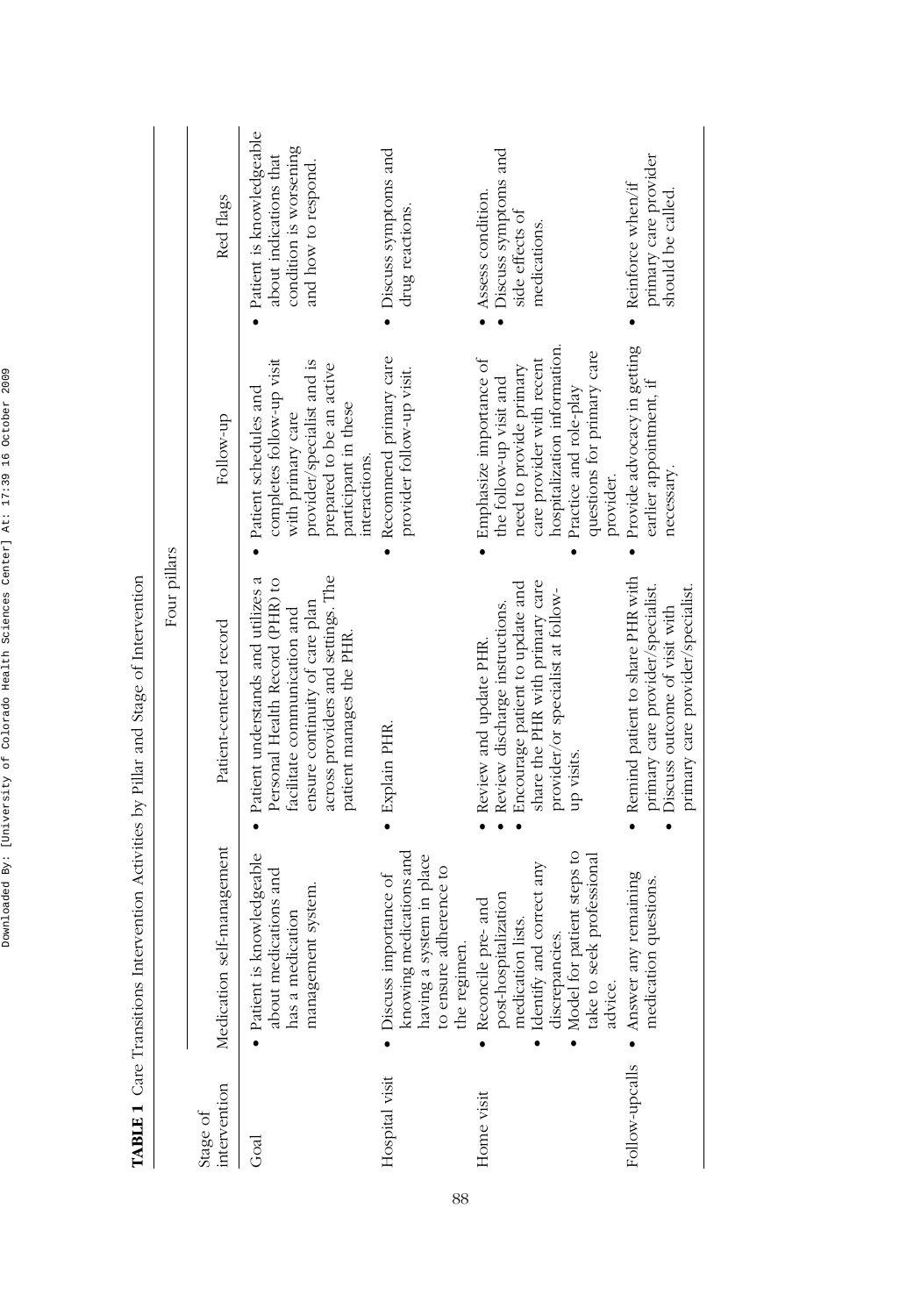this study, the core data elements included an active problem list, medications and allergies, whether advance care directives had been completed, and a list of red flags or warning signs that corresponded to the patient's chronic illness(es). A transfer checklist was also included to prepare the patient for an impending discharge and to give him or her permission to speak up if his or her health care professionals had not attended to these areas. Finally, the PHR included space for the patient to record questions and concerns in preparation for his or her next encounter. The patient and caregiver were encouraged to maintain and continually update the PHR and to share this document with practitioners across health care settings.

These same qualitative studies also led to the introduction of the Transitions Coach as the vehicle by which to impart the self-management skills. The primary role of the Transition Coach was to encourage the patient and caregiver to assert a more active role during care transitions, provide continuity across settings, and ensure that the patient's needs were being met irrespective of the care setting. Transition Coaches were registered nurses; however, rather than functioning as another care provider, the Transition Coaches facilitated the patient and caregiver's role in self-care. Thus, key attributes of Transition Coaches included the ability to shift from doing things for the patient to encouraging him or her to do as much as possible for him or herself, competence in medication review and reconciliation, and experience helping patients to communicate their needs to a variety of health care professionals.

The Transition Coach first met with the patient in the hospital prior to discharge to establish initial rapport, introduce the PHR, and arrange a home visit ideally within 48 to 72 hours after hospital discharge. For those patients transferred to a skilled nursing facility, the Transition Coach telephoned or visited at least weekly to maintain continuity, facilitate preparation for discharge with attention to self-care, and arrange for a home visit. The home visit involved the Transition Coach, the patient, and the caregiver (where applicable). A primary goal of the home visit was to reconcile all of the patient's medication regimens using the Medication Discrepancy Tool (Smith, Coleman, & Min, 2004). The Transition Coach and patient reviewed each medication to ensure the patient understood its purpose, instructions, and potential side effects. When a medication discrepancy was identified, the Transition Coach and the patient made a plan for how to resolve the problem, such as having the patient telephone the appropriate health care professional (e.g., principal physician, specialist, home care nurse, community pharmacy) for more urgent matters or write a question on the PHR as a reminder to raise the concern with the health care professional at the appropriate follow-up appointment. Transition Coaches routinely worked with patients to identify contributing factors to their recent hospitalization and would coach them on alternative ways they may respond when these same factors presented in the future.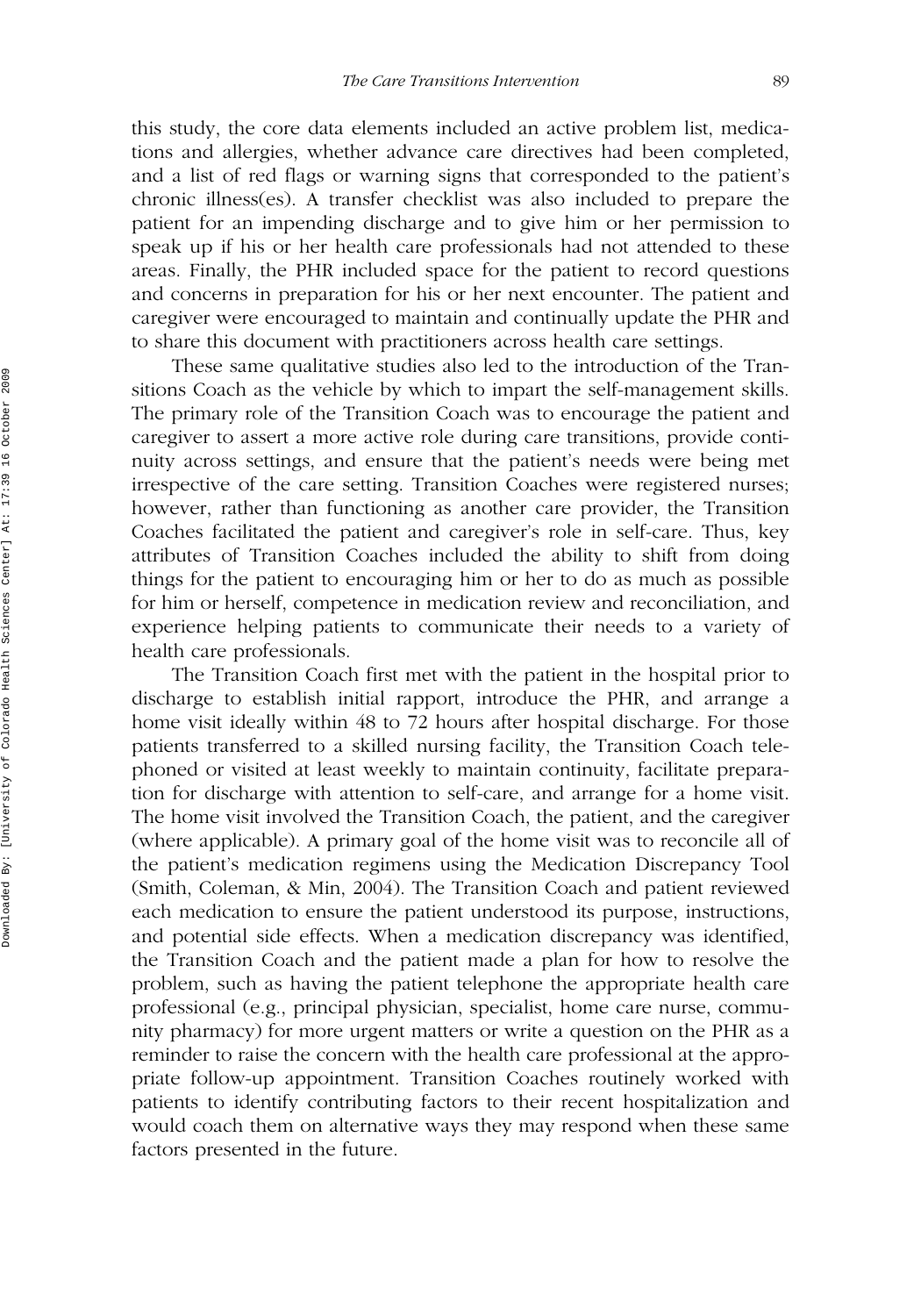In addition, the Transition Coach imparted skills for effectively communicating care needs during subsequent encounters with health care professionals. The patient and Transition Coach rehearsed or role-played effective communication strategies so that the patient would be prepared to clearly articulate his or her needs. The Transition Coach also reviewed with the patient any red flags, warning symptoms, or signs that a condition was worsening and provided education about the initial steps to take to manage the red flags and when to contact the appropriate health care professional.

Following the home visit, the Transition Coach maintained continuity with the patient and caregiver by phoning three times over a 28-day posthospital discharge time period. The first call generally focused on determining whether the patient had received appropriate services (e.g., were new medications obtained, was durable medical equipment delivered). The Transition Coach also asked whether the patient had experienced any of the red flags and reinforced the appropriate response should these signs or symptoms manifest. In the two subsequent calls, the Transition Coach reviewed the patient's progress toward goals established during the home visit, discussed any encounters that took place with other health care professionals, reinforced the importance of maintaining and sharing the PHR, and supported the patient's role in chronic illness self-management. On average, Transition Coaches could manage approximately 26 to 28 patients, all of whom were recently discharged from the hospital. Table 1 illustrates the relationship between the four pillars on which the intervention was based and the specific goals and tasks for each stage of the intervention.

#### Main Outcome Measures

The primary target outcome measure was to determine whether the intervention reduced nonelective rehospitalization (inclusive of both the study and any nonstudy hospitals) at 30, 90, and 180 days post-discharge from the index hospitalization. An additional outcome measure established a priori was to determine whether the intervention reduced rehospitalization for the same condition that prompted the index hospitalization. Measures of rehospitalization at any given time interval were cumulative and inclusive of rehospitalizations that occurred in the earlier time interval. Rehospitalization data were obtained directly from the Centers for Medicare and Medicaid Services. Data on patient demographics and diagnoses were abstracted from the hospital chart or directly from the patient at the time of initial recruitment.

Upon enrollment, intervention and control participants were asked to self-identify a personal or health goal that they would like to achieve within the next 30 days, the time period that coincided with the end of the intervention. After 30 days a research assistant, blinded to study group assignment, telephoned participants to remind them of their goal and ask them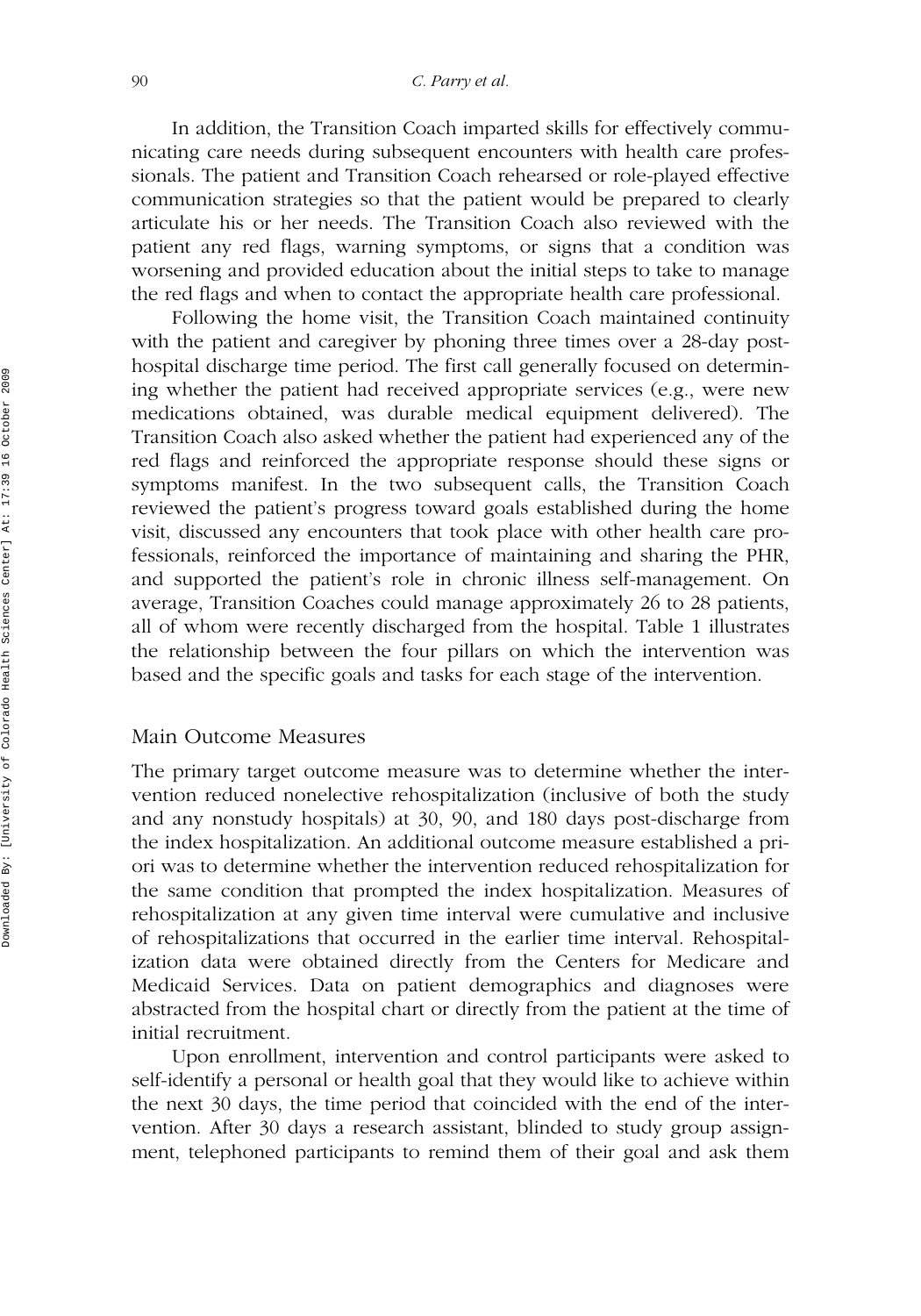about their progress toward achieving their goal. Participants were asked to select the response that best characterized their progress: (a) I have not worked on my goal; (b) I have not met my goal but I am working on it; (c) I have met my goal as well as I expected; and (d) I have met my goal better than I expected.

#### Statistical Analysis

Initial two-sample comparisons of the intervention and control groups were conducted using appropriate statistical tests (e.g., chi-square test for dichotomous variables). Fisher's exact test was used for dichotomous outcomes with small cell counts testing statistical significance between the intervention and control groups. Consented patients were analyzed as originally assigned during randomization (i.e., intent-to-treat) and were included in all of the analyses provided that data were available. All analyses were completed using SAS for Windows version 8.02 (SAS Institute, Cary, NC).

#### RESULTS

The participant flow is illustrated in Figure 1. Among the 329 patients approached to participate in the study, 142 (43.2%) did not meet the study eligibility criteria, 89 (27.1%) refused to participate, and 98 (29.8%) consented. Forty-four (89.8%) of the intervention patients and 42 (85.7%) of the control patients were included in the analyses. Mortality did not differ by study group. Overall, 44 (89.8%) of the intervention patients received a home visit and 46 (93.8%) received all three telephone calls.

Table 2 compares the demographic, diagnostic, and hospital utilization characteristics of the study subjects. Overall, the random allocation produced highly comparable intervention and control study groups with no significant differences in demographic or clinical characteristics. In general, advanced age, a large burden of chronic illness, and a high rate of prior hospital and emergency department utilization characterized the study population. Overall, 40 (41.8%) of the 98 study subjects rated their health status as fair or poor.

Table 3 presents rates of rehospitalization among the intervention and control subjects at 30, 90, and 180 days. Intervention patients had lower hospital readmission rates than control patients at each time interval. The differences were statistically significant at 90 days. Intervention patients were significantly less likely to be rehospitalized at 90 and 180 days for the same condition that precipitated the index hospitalizations.

The analysis of the goal achievement question showed a trend in favor of intervention patients. Among intervention patients, 37.5% reported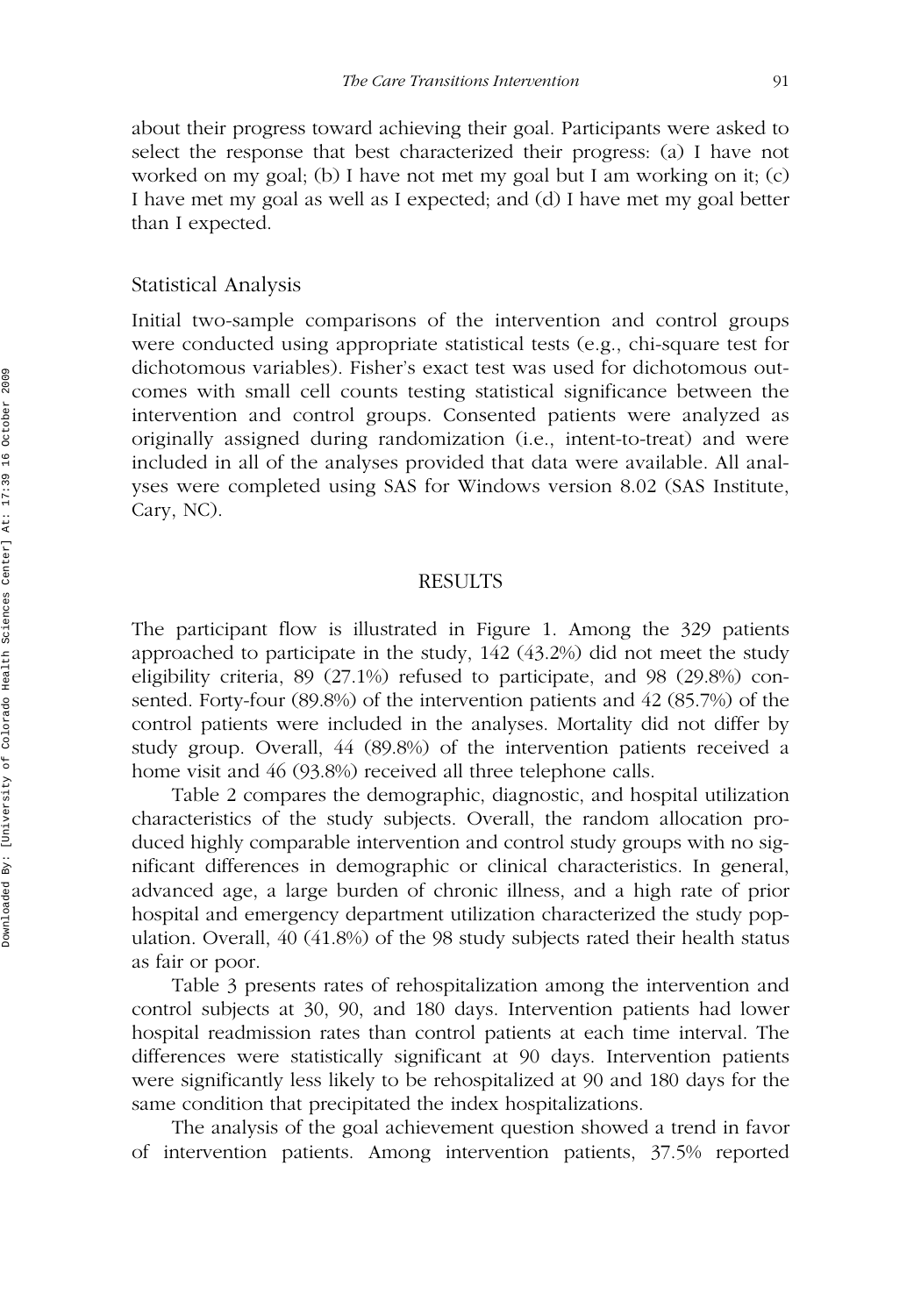

**FIGURE 1** Participant Flow.

achieving or exceeding their self-identified goal as compared with 30.8% in control patients ( $p = .59$ ).

#### DISCUSSION

# Summary of Key Findings

Overall, the findings from this study conducted in a traditional Medicare feefor-service setting appear to confirm the findings from the earlier study conducted in a Medicare Advantage (capitated) setting (Coleman et al., 2006). The Care Transitions Intervention was designed to provide patients and caregivers with tools and skills that would encourage them to assert a more active role in their care. As a self-care model, it not only was intended to positively influence the care experience during the impending transition but also during subsequent transitions. The results suggest that the benefits of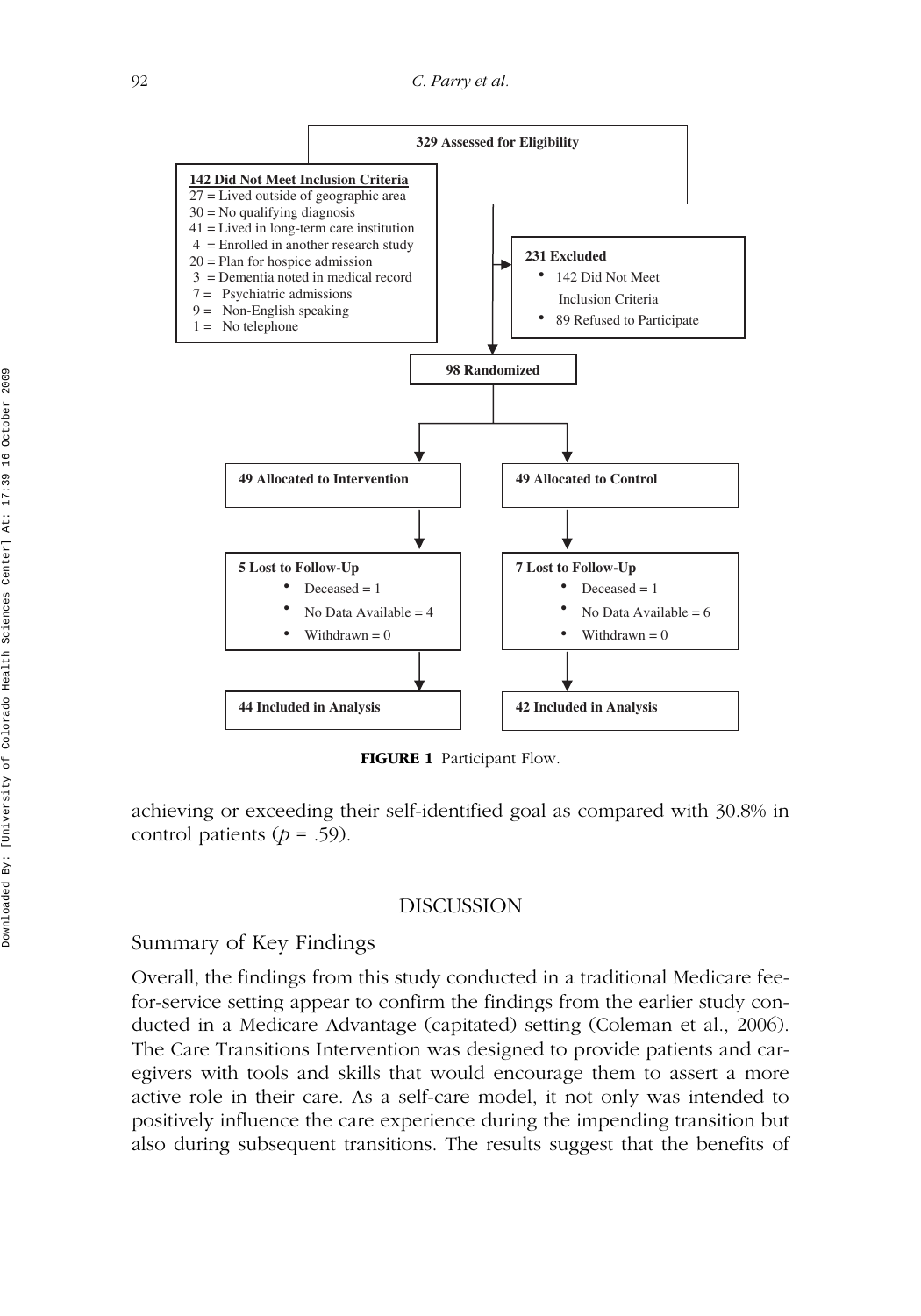| Variable                                                          | Intervention<br>$(n = 49)$ | Control group<br>$(n = 49)$ | $P$ -value |
|-------------------------------------------------------------------|----------------------------|-----------------------------|------------|
| Age (years)                                                       | 80.5                       | 82.8                        | 0.21       |
| Female                                                            | 75.5                       | 61.2                        | 0.13       |
| Married                                                           | 28.6                       | 35.4                        | 0.47       |
| Lives alone                                                       | 55.1                       | 59.2                        | 0.68       |
| Education                                                         |                            |                             |            |
| Less than high school                                             | 28.6                       | 18.4                        | 0.07       |
| High school diploma                                               | 32.6                       | 24.5                        |            |
| Some college                                                      | 10.2                       | 12.2                        |            |
| College degree                                                    | 28.6                       | 44.9                        |            |
| Self-identified race                                              |                            |                             |            |
| White                                                             | 87.8                       | 89.8                        | 0.49       |
| African American                                                  | 0.0                        | 2.0                         |            |
| Hispanic                                                          | 12.2                       | 8.2                         |            |
| Self-reported health status                                       |                            |                             |            |
| Poor                                                              | 14.3                       | 16.3                        | 0.71       |
| Fair                                                              | 24.5                       | 26.5                        |            |
| Good                                                              | 38.8                       | 38.8                        |            |
| Very good                                                         | 16.3                       | 10.2                        |            |
| Excellent                                                         | 6.1                        | 8.2                         |            |
| Selected hospital discharge diagnoses                             |                            |                             |            |
| Stroke                                                            | 2.2                        | 0.0                         | 0.33       |
| Congestive heart failure                                          | 20.0                       | 14.0                        | 0.45       |
| Coronary artery disease                                           | 6.7                        | 11.6                        | 0.42       |
| Cardiac arrhythmia                                                | 13.3                       | 14.0                        | 0.93       |
| Chronic obstruct pulmonary disease                                | 15.6                       | 23.3                        | 0.36       |
| Diabetes                                                          | 0.0                        | 2.3                         | 0.30       |
| Hip fracture                                                      | 11.1                       | 7.0                         | 0.50       |
| Dehydration                                                       | 6.7                        | 9.3                         | 0.65       |
| Pneumonia                                                         | 15.6                       | 11.6                        | 0.59       |
| Hospitalized in the 6 months prior to enrollment                  | 31.1                       | 48.8                        | 0.09       |
| Emergency department visit in the 6 months prior to<br>enrollment | 60.0                       | 48.8                        | 0.29       |
| Length of stay of index hospitalization (days)                    | 6.2                        | 7.2                         | 0.40       |

**TABLE 2** Description of Study Sample (Reported as %, Unless Otherwise Noted)<sup>1</sup>

<sup>1</sup>A chi-square test was used for categorical variables; a *t* test was used for continuous variables to test significance across the intervention and control groups.

coaching are sustained for months after the conclusion of the intervention. Patients who received the Care Transitions Intervention were less likely to be readmitted across all time periods, with statistically significant differences at 90 days. Transition Coaches directly addressed the conditions and contributing factors that prompted the index hospitalization, and consequently, these patients were significantly less likely to be rehospitalized at 90 and 180 days for the same condition that prompted the index hospitalization. This readmission rate for the intervention group reached a plateau of 2.4% over the 6-month duration of the study. In contrast, the readmission rate for the control group continued to increase over the 6-month duration of the study, eventually reaching a nearly tenfold difference (2.4% vs. 23.8%).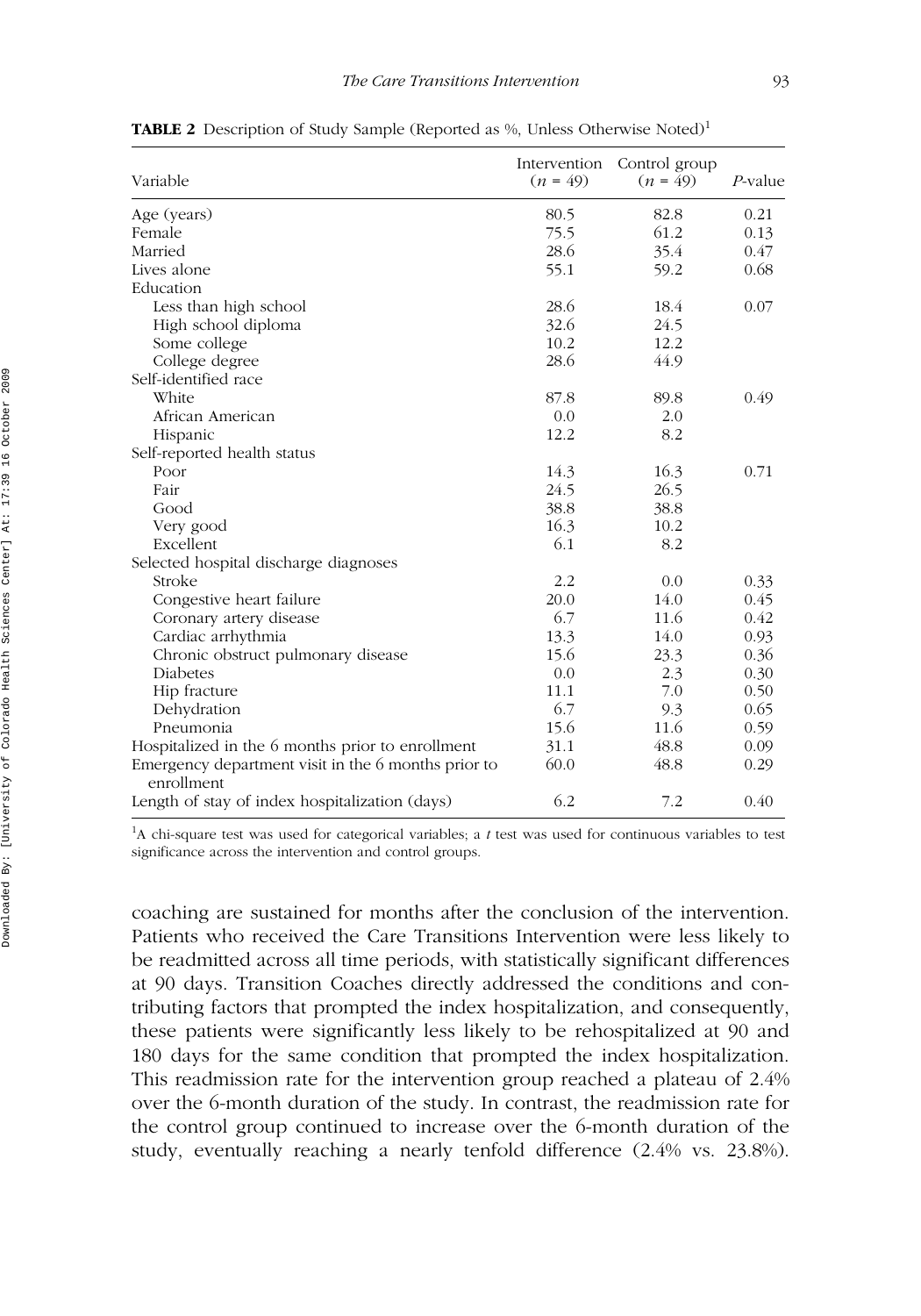| Variable                                                                      | Intervention<br>$(n = 49)$ $(%)$ | Control group<br>$(n = 49)$ $(%)$ | P-value |
|-------------------------------------------------------------------------------|----------------------------------|-----------------------------------|---------|
| Rehospitalized within 30 days                                                 | 6.8                              | 16.7                              | 0.15    |
| Rehospitalized within 90 days                                                 | 9.3                              | 31.0                              | 0.01    |
| Rehospitalized within 180 days                                                | 20.9                             | 38.1                              | 0.08    |
| Rehospitalized for same diagnosis as index<br>hospitalization within 30 days  | 2.3                              | 9.5                               | 0.20    |
| Rehospitalized for same diagnosis as index<br>hospitalization within 90 days  | 2.4                              | 19.0                              | 0.03    |
| Rehospitalized for same diagnosis as index<br>hospitalization within 180 days | 2.4                              | 23.8                              | 0.008   |

|  |  | <b>TABLE 3</b> Utilization Outcomes <sup>1</sup> |
|--|--|--------------------------------------------------|
|--|--|--------------------------------------------------|

<sup>1</sup>Chi-square test (or Fisher's exact test for rehospitalized for the same diagnosis outcomes) was used to test statistical significance between the intervention and control groups.

Finally, a nonstatistically significant though higher proportion of intervention patients reported achieving or exceeding their self-identified goal compared with control patients. The Care Transitions Intervention was designed to be an effective and relatively low-cost and low-intensity intervention that could be implemented in a variety of delivery systems under different financing structures. The intervention was implemented with equal ease in the fee-for-service Medicare population as it was in the Medicare Advantage population, despite the fact that patients in the former setting were older, less educated, more likely to be Hispanic, and more likely to live alone than those in the latter study setting. At a minimum, the trial reported herein demonstrated that the intervention could be successfully implemented in a less integrated, more representative health care delivery environment. The prior study performed in the Medicare Advantage population relied on advanced practice nurses, whereas this study, performed in a traditional Medicare fee-for-service setting, employed registered nurses. In aggregate, these findings have important implications for translating this model into practice (Greenhalgh, Robert, Macfarlane, Bate, & Kyriakidou, 2004).

#### Comparison With Published Studies

A comprehensive review the literature is beyond the scope of this article. Prior studies have demonstrated reductions in rehospitalization rates for older chronically ill adults and patients with specific conditions, such as congestive heart failure, through advanced practice nurse- and pharmacistled interventions (Naylor et al., 1999; Rich et al., 1995; Stewart, Pearson, & Horowitz, 2000; Townsend et al., 1988). A Cochrane Collaboration systematic review concluded that the impact of discharge planning on readmission, rates, hospital length of stay, health outcomes, and cost to patients and health care providers is uncertain (Shepperd, Parkes, McClaren, & Phillips,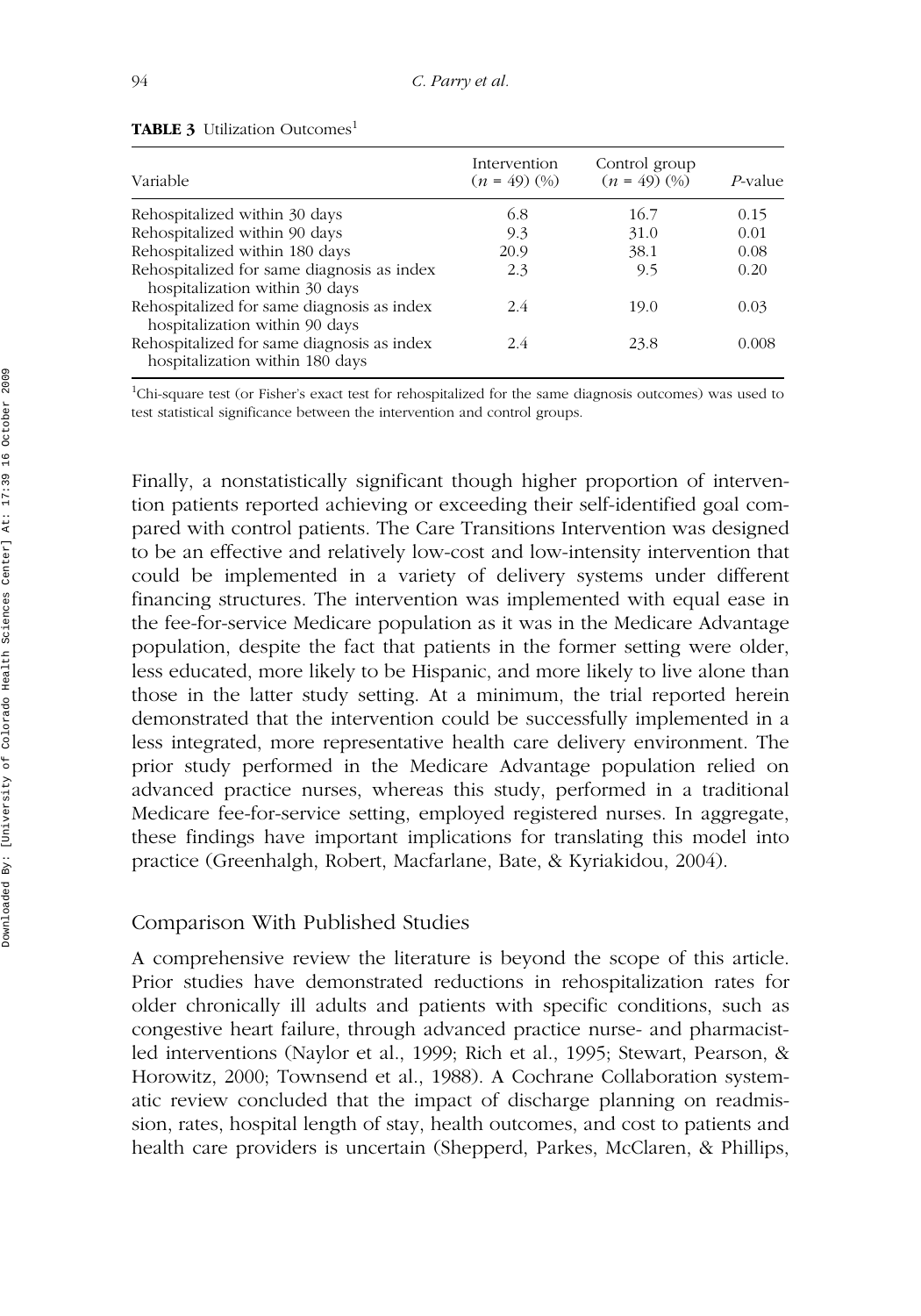2004). The results of the Medicare Care Coordination Demonstration reported on 15 randomized controlled trials performed by leading health care delivery systems. These interventions largely emphasized assessment, care planning, and patient education (Peikes, Chen, Schore, & Brown, 2009) with little emphasis on self-management, coaching, or an explicit focus on the care delivered during transitions. None of these trials demonstrated cost savings, and the vast majority (13 out of 15) of trials showed no difference in reducing hospitalizations. The authors concluded that viable care coordination programs need to have a strong transitional care component in order to yield net cost savings. The Care Transitions Intervention was designed to be different from these studies in three important ways. First, it was designed to be a self-care model that encouraged patients and family caregivers to assert a more active role in their care. Second, it was designed to be relatively low intensity with a single home visit and follow-up phone calls. Third, it was designed not only to improve the immediate transitions that patients and their caregivers faced but also to provide them with confidence, skills, and tools that could be used to improve their experience during future care transitions.

#### Costs of Intervention and Productivity

The annualized cost for the Care Transitions Intervention was \$68,830 and included the following itemized costs: salary and benefits for the Transition Coach (\$65,500), cell phone and pager (\$650), mileage for the Transition Coach (\$2500), and reproduction of the PHR and other supplies (\$180). A more general detailed cost analysis based on a different study is available at http:// caretransitions.org/documents/Colorado\_Business\_Plan\_2009.pdf (accessed May 15, 2009).

#### Study Limitations

As with many multicomponent interventions, it can be challenging to determine which elements of the model made the greatest contributions to the reported findings. In a qualitative study reported earlier (Parry, Kramer, & Coleman, 2006), the authors explored this question further. The key factors driving the success of the intervention appeared to be the continuity of the relationship with the Transition Coach across settings, the resultant sense of being cared, gaining self-confidence in how to manage one's condition, and the trust that was established face-to-face during the home visit. This study was explicitly conducted to further demonstrate the generalizability of the Care Transitions Intervention. However, despite this deliberate intent, study participants were recruited from a single setting and thus may or may not be generalizable to the broader Medicare fee-for-service beneficiary population. Further, when compared to the Medicare Advantage population studied in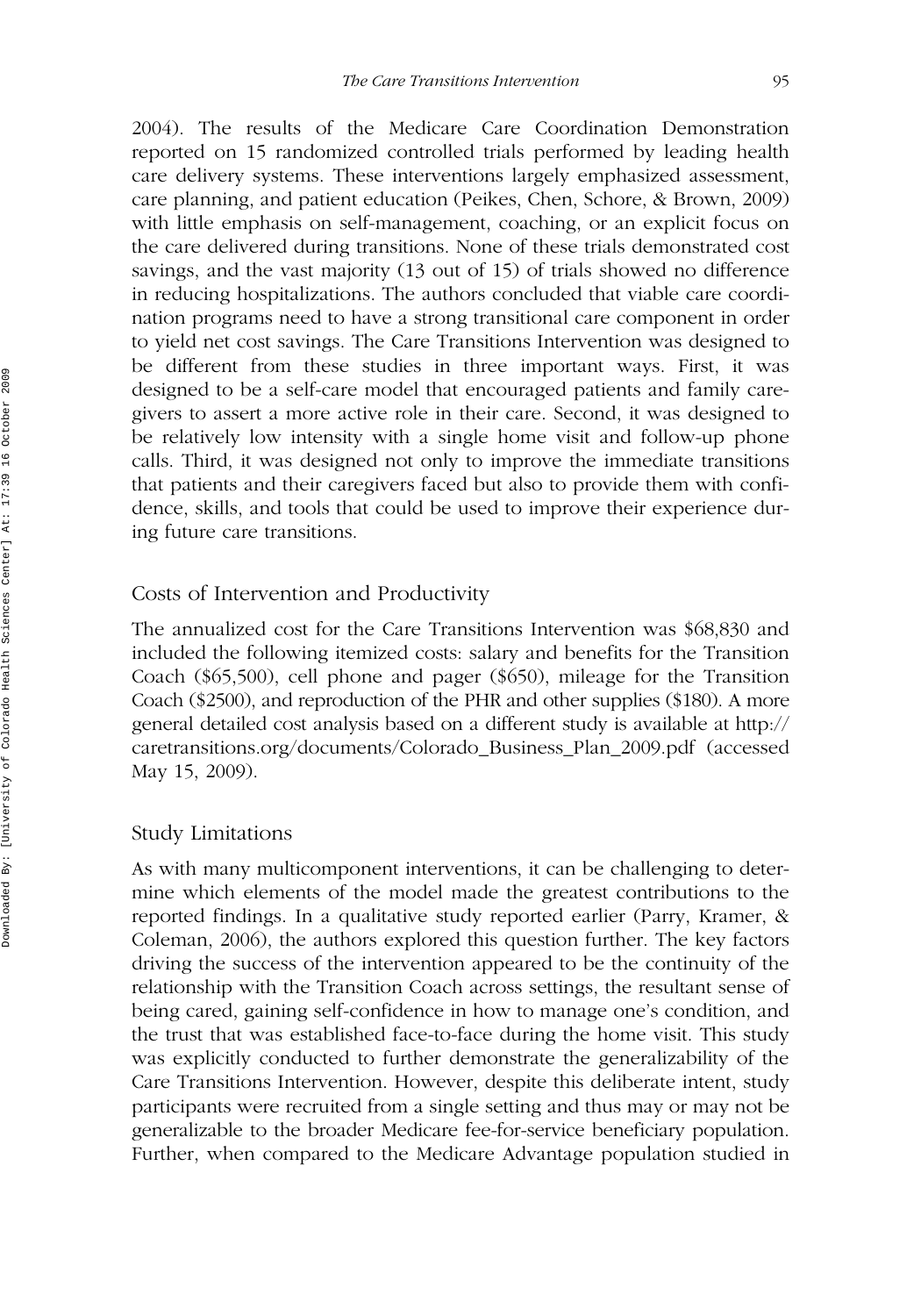an earlier trial (Coleman et al., 2006), the subjects in the trial reported herein had lower levels of education, lower socioeconomic status, and greater racial diversity. These factors may have contributed to the observed differences in the rate of refusal to participate in the intervention trial. In the Medicare Advantage population, 10% of subjects refused compared to 27% in the Traditional Medicare fee-for-service population. Initially, some of the Hispanic patients were reluctant to consent to the study as the consent form and the HIPAA form intimidated them. Others expressed concerns about the Transition Coach making a home visit. The study team later learned that some Hispanic patients had undocumented individuals living in their household and feared that the Transition Coach might be collaborating with the Immigration and Naturalization Services. Once the study team received endorsement from local physician groups for the value of the study and this was shared with all potential patients including Hispanic patients, the willingness of eligible patients to participate in the study increased considerably. As an additional indicator of generalizability, the 30-day hospital readmission rate in the control group was 16.7%, which compared favorably to the national average of 17.6% (Medicare Payment Advisory Commission [MEDPAC], 2007). Finally, this study may not have had adequate power to detect true differences in utilization and goal achievement outcomes.

#### Convergence of National Attention

The findings of this study need to be considered within the context of national efforts to improve care transitions. A convergence of national activities has identified transitions out of the hospital as a priority area in need of action. These esteemed organizations include the Joint Commission, the Centers for Medicare and Medicaid Services and their accompanying Quality Improvement Organizations, the Institute for Healthcare Improvement, the Institute of Medicine, the National Quality Forum, the Medicare Payment Advisory Committee, the American Board of Internal Medicine Foundation, the National Transitions of Care Coalition, the American College of Physicians, the Society for General Medicine, and the Society for Hospital Medicine. Hospital 30-day risk-adjusted readmission rates will soon become a publicly reported performance measure (MEDPAC, 2007). Each of these efforts emphasize the importance of a patient-centered focus toward improving quality and safety during this vulnerable time and call for evidence-based models to accomplish this objective. The Care Transitions Intervention represents an important innovation that has been developed and tested in multiple settings with the explicit purpose of helping health delivery systems achieve this goal.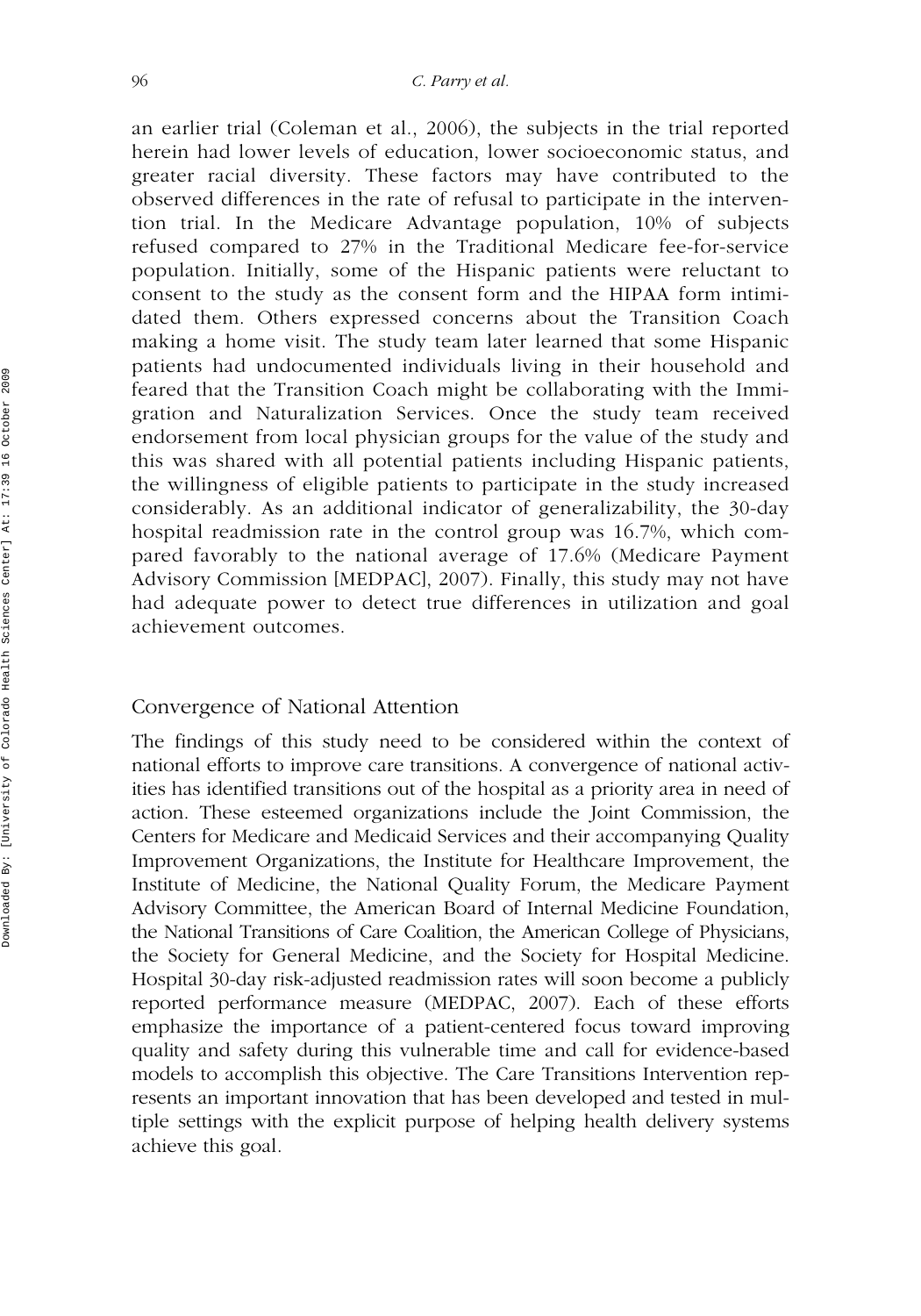#### **CONCLUSIONS**

National attention to improving the quality of transitional care is expanding. Evidence-based models of care are needed that promote greater cross-setting collaboration between health care professionals and also between health care professionals and patients along with their family caregivers. The Care Transitions Intervention is a patient-centered self-care model that is designed to help patients ensure that their needs are met as they transition across settings. By ensuring that patients' needs are met, this model may potentially reduce rates of subsequent hospital readmissions when employed in a variety of care settings and under different financing mechanisms.

#### REFERENCES

- Beers, M., Sliwkowski, J., & Brooks, J. (1992). Compliance with medication orders among the elderly after hospital discharge. *Hospital Formula, 27*, 720–724.
- Coleman, E. A. (2003). Falling through the cracks: Challenges and opportunities for improving transitional care for persons with continuous complex care needs. *Journal of the American Geriatrics Society, 51*, 549–555.
- Coleman, E. A., & Berenson, R. A. (2004). Lost in transition: Challenges and opportunities for improving the quality of transitional care. *Annals of Internal Medicine, 141*, 533–536.
- Coleman, E. A., Eilertsen, T. B., Smith, J. D., Frank, J., Thiare, J. N., Ward, A. et al., (2002). Development and testing of a measure designed to assess the quality of care transitions. *International Journal of Integrated Care, 2*.
- Coleman, E. A., Fox, P. D., & on behalf of the HMO Care Management Workgroup. (2004). One patient, many places: Managing health care transitions, Part I: Introduction, accountability, information for patients in transition. *Annals of Long-Term Care, 12*, 25–32.
- Coleman, E. A., Parry, C., Chalmers, S., & Min, S. (2006). The Care Transitions Intervention: Results of a randomized controlled trial. *Archives of Internal Medicine, 166*, 1822–1828.
- Coleman, E. A., Smith, J. D., Frank, J. C., Min, S., Parry, C., & Kramer, A. M. (2004). Preparing patients and caregivers to participate in care delivered across settings: The Care Transitions Intervention. *Journal of the American Geriatrics Society, 52*, 1817–1825.
- Coleman, E., Smith, J. D., Raha, D., & Min, S. (2005). Posthospital medication discrepancies: Prevalence and contributing factors. *Archives of Internal Medicine, 165*, 1842–1847.
- Cornish, P. L., Knowles, S. R., Marchesano, R., Tam, V., Shadowitz, S., Juurlink, D. N., et al., (2005). Unintended medication discrepancies at the time of hospital admission. *Archives of Internal Medicine, 165*, 424–429.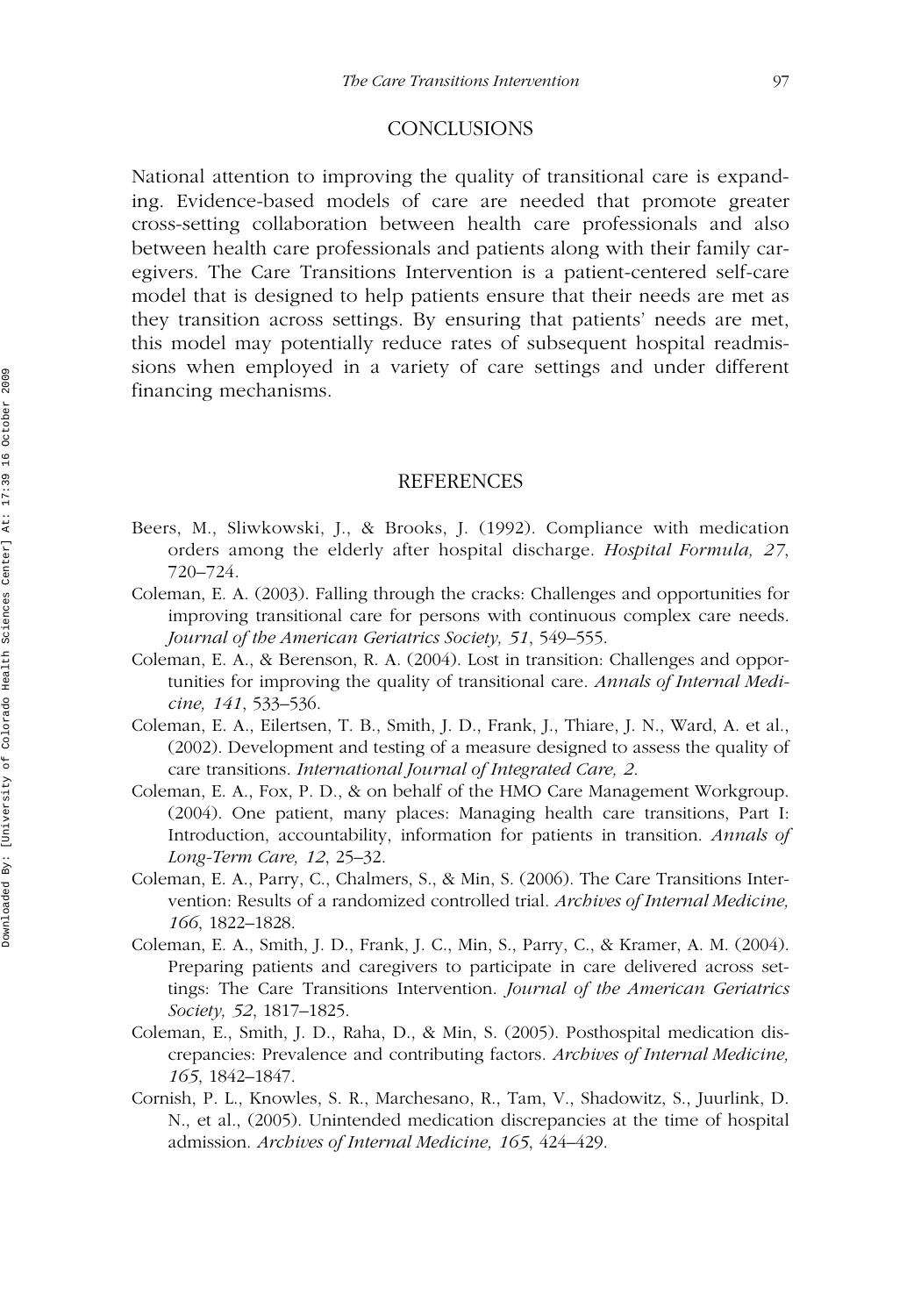- Forster, A., Murff, H., Peterson, J., Gandhi, T., & Bates, D. (2003). The incidence and severity of adverse events affecting patients after discharge from the hospital. *Annals of Internal Medicine, 138*, 161–167.
- Gage B. (1999). Impact of the BBA on post-acute utilization. *Health Care Financing Review, 20*, 103–126.
- Greenhalgh, T., Robert, G., Macfarlane, F., Bate, P., & Kyriakidou, O. (2004). Diffusion of innovations in service organizations: Systematic review and recommendations [Review]. *Milbank Quarterly, 82*, 581–629.
- Grimmer, K. A., Moss, J. R., & Gill, T. K. (2000). Discharge planning quality from the carer perspective. *Quality of Life Research, 9*, 1005–1013.
- Harrison, A., & Verhoef, M. (2002). Understanding coordination of care from the consumer's perspective in a regional health system. *Health Services Research, 37*, 1031–1054.
- Levine, C. (1998). *Rough crossings: Family caregivers odysseys through the health care system*. New York: United Hospital Fund of New York.
- Medicare Payment Advisory Commission (MEDPAC). (2007). Chapter 7: Issues in Medicare coverage of drugs. In G. Hackbarth (Ed.), *Report to the Congress: Promoting greater efficiency in Medicare* (pp. 157–186). Washington, DC: Medicare Payment Advisory Commission.
- Moore, C., Wisnevesky, J., Williams, S., & McGinn, T. (2003). Medical errors related to discontinuity of care from an inpatient to an outpatient setting. *Journal of General Internal Medicine, 18*, 646–651.
- Naylor, M., Brooten, D., Campbell, R., Jacobsen, B., Mezey, M., Pauly, M., et al. (1999). Comprehensive discharge planning and home follow-up of hospitalized elders: A randomized clinical trial. *Journal of the American Medical Association, 281*, 613–620.
- Parry, C., Coleman, E. A., Smith, J. D., Frank, J., & Kramer, A. M. (2003). The care transitions intervention: A patient-centered approach to ensuring effective transfers between sites of geriatric care. *Home Health Care Services Quarterly, 22*, 1–14.
- Parry, C., Kramer, H. M., & Coleman, E. A. (2006). A qualitative exploration of a patient-centered coaching intervention to improve care transitions in chronically ill older adults. *Home Health Care Services Quarterly, 25*(*3/4*), 39–53.
- Peikes, D., Chen, A., Schore, J., & Brown, R. (2009). Effects of care coordination on hospitalization, quality of care, and health care expenditures among medical beneficiaries. *Journal of the American Medical Association, 301*(6), 603–618.
- Rich, M. W., Beckham, V., Wittenberg, C., Leven, C. L., Freedland, K. E., & Carney, R. M. (1995). A multidisciplinary intervention to prevent the readmission of elderly patients with congestive heart failure [Comment]. *New England Journal of Medicine, 333*, 1190–1195.
- Shepperd, S., Parkes, J., McClaren, J., & Phillips, C. (2004). Discharge planning from hospital to home. *Cochrane Database of Systematic Reviews, 1*, CD000313.
- Smith, J. D., Coleman, E. A., & Min, S. (2004). A new tool for identifying discrepancies in postacute medications for community-dwelling older adults. *American Journal of Geriatric Pharmacotherapy, 2*, 141–148.
- Stewart, S., Pearson, S., & Horowitz, J. (2000). Effects of a home-based intervention among patients with congestive heart failure discharged from acute hospital care. *Archives of Internal Medicine, 158*, 1067–1072.